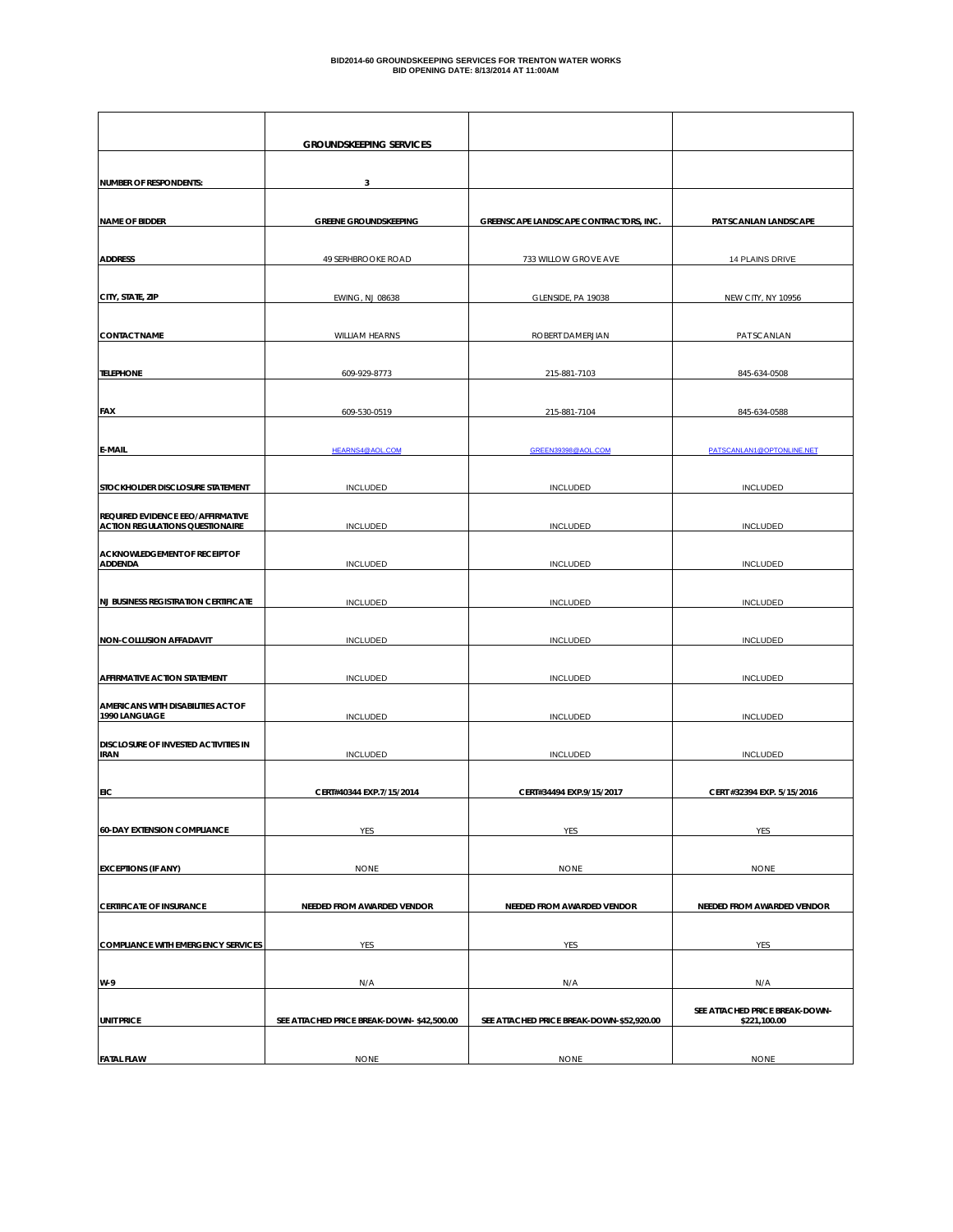### PROPOSAL

## PROPOSAL FOR PERFORMING GROUNDS KEEPING SERVICES AS DETAILED IN THE ACCOMPANYING SPECIFICATIONS

I (We) hereby certify that I (we), have read the contract together with the specifications attached hereto, and have also examined the site(s) of work, and fully understand the meaning of them, and if awarded the contract hereby agree that I (we), will comply with all the terms, covenants, and agreements set forth herein.

I (We) agree to receive as fully compensation for furnishing the services called for under these specifications, complete and finished in every detail, and in full accordance with the specifications which are hereby made part and parcel of the proposal the following sums:

#### General

# Section I - Cutting and Trimming

| Location                              | Unit                |    | <b>Total Price</b> |
|---------------------------------------|---------------------|----|--------------------|
|                                       | Price per           |    |                    |
|                                       | <b>Cut</b>          |    |                    |
| Whitehorse Tank                       | \$<br>$\sim$        | 30 | \$<br>15c          |
| Lawrenceville Tank                    | \$                  | 30 | \$                 |
| Mercerville Tank                      | \$                  | 30 | \$                 |
| Ewing Tank                            | \$                  | 30 | \$                 |
| <b>Jones Farm Tank</b>                | \$<br>ང∕            | 30 | £                  |
| <b>Old Booster Station</b>            | \$                  | 30 | \$                 |
| <b>Hopewell Tank</b>                  | \$                  | 30 | \$<br>300C         |
| <b>Filtration Plant</b>               | \$                  | 30 |                    |
| <b>Mechanical Dewatering Facility</b> | \$                  | 30 | 2250               |
| Reservoir                             | \$                  | 30 | 3. 20C             |
| <b>Central Pumping Station</b>        | \$                  | 30 |                    |
| <b>Reservoir Gatehouse</b>            | \$<br>$\mathcal{L}$ | 30 |                    |
| Kulp Avenue Lot                       | \$                  | 30 |                    |
| <b>Back of Filtration Plant</b>       | \$                  | 30 |                    |
| <b>Administrative Offices</b>         | \$                  | 30 |                    |
| <b>Subtotal for Section I</b>         |                     |    | \$ ≹               |

Grease Grandskaping

BID2014-59 CLEANING SERVICES AT DISTRIBUTION CONMPLEX SERVICES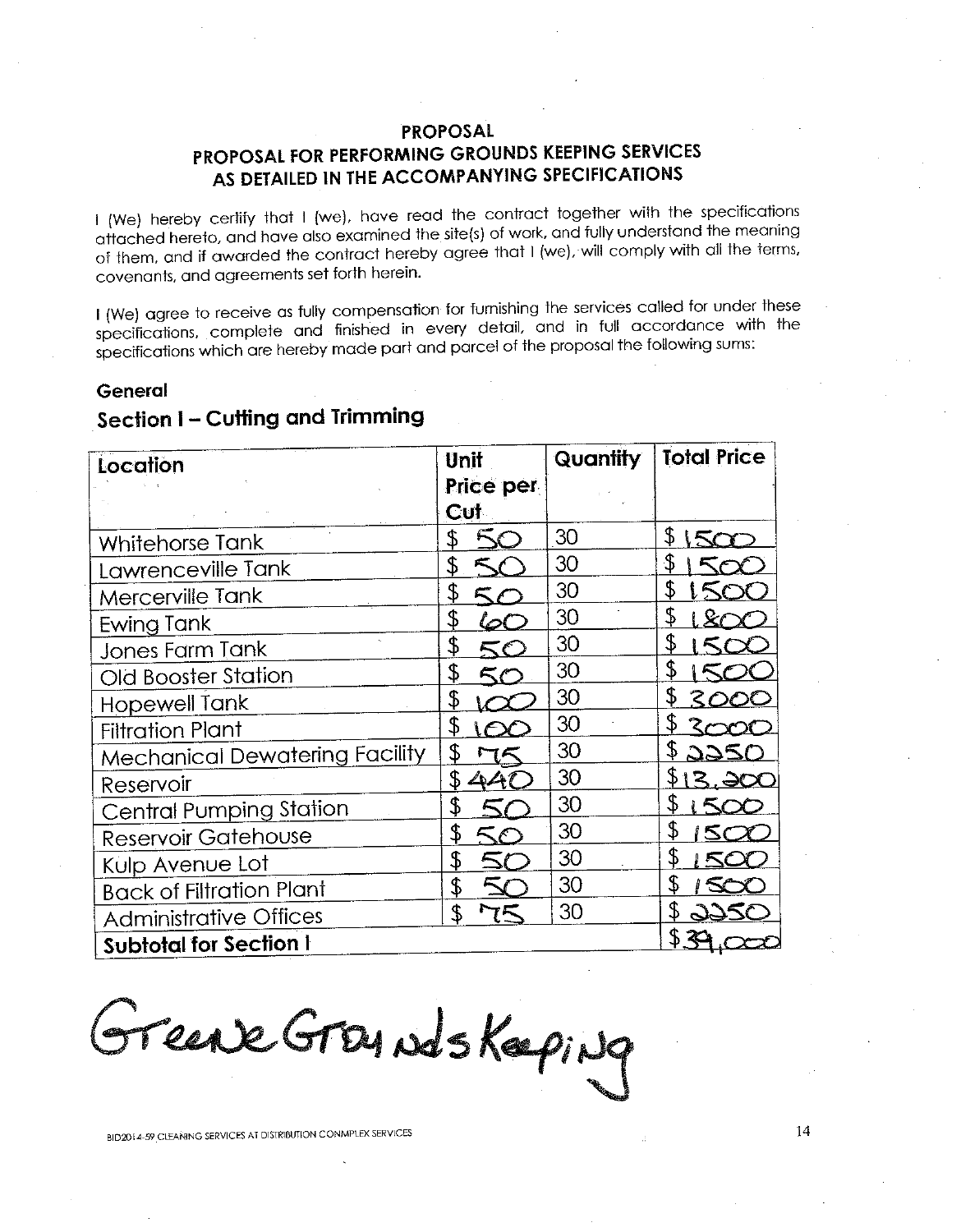| Contract<br>Section | Quantit | <b>Description</b>                                                   | <b>Unit Price</b> | <b>Total</b><br>Price |
|---------------------|---------|----------------------------------------------------------------------|-------------------|-----------------------|
|                     |         | Trimming of Shrubbery                                                | \$16.60           |                       |
| Ⅲ                   |         | Weed, brush, and growth control                                      | \$100.00          | \$1000                |
| I٧                  |         | Racking or vacuuming, bagging, and<br>removing leaves from all sites | 3150              | 1500                  |
|                     |         | Sub Total for items II, III, and IV                                  |                   |                       |

## **Section V - Mulching**

| ¶r≏m                                 | Quantity | <b>Unit Price</b> | otal<br><b>Price</b> |
|--------------------------------------|----------|-------------------|----------------------|
| Maintenance of Beds and around Trees |          |                   |                      |
| <b>Aulching</b>                      |          |                   |                      |
| <b>Section V Sub Total</b>           |          |                   |                      |

| <b>Hem</b>                                  | Quantity | <b>Unit Price/</b><br>Box | <b>Total Price</b> |
|---------------------------------------------|----------|---------------------------|--------------------|
| Spring - Flower Box Plantings & Maintenance | 4 Boxes  |                           |                    |
| Fall - Flower Box Plantings & Maintenance   | 4 Boxes  |                           |                    |
| <b>Section VI Sub Total</b>                 |          |                           |                    |

|  | CONTRACT SHALL BE AWARDED TO THE LOWEST, RESPONSIBLE, RESPONSIVE BIDDER. |  |  |  |  |
|--|--------------------------------------------------------------------------|--|--|--|--|
|  |                                                                          |  |  |  |  |
|  |                                                                          |  |  |  |  |
|  |                                                                          |  |  |  |  |
|  | Grand Total (sum of items I, II, III, IV, V, VI)                         |  |  |  |  |
|  |                                                                          |  |  |  |  |
|  |                                                                          |  |  |  |  |

#### **Definitions**

**Facility Contact:** 

Shall be the contact person for a given area. These individuals are as follows:

John Martin - (609)989-3640 Treatment, Pumping, and Storage Facilities

Carmen Solimando - (609)989-3227

Administrative Offices

An additional contact person shall be designated for the administrative office properties. This contact person shall be given to the contractor at the start of the contract.

Shall result when incomplete work has been performed. The partial payment shall **Partial Payment:** be determined by the Utility, based upon the relative costs and amount of work performed.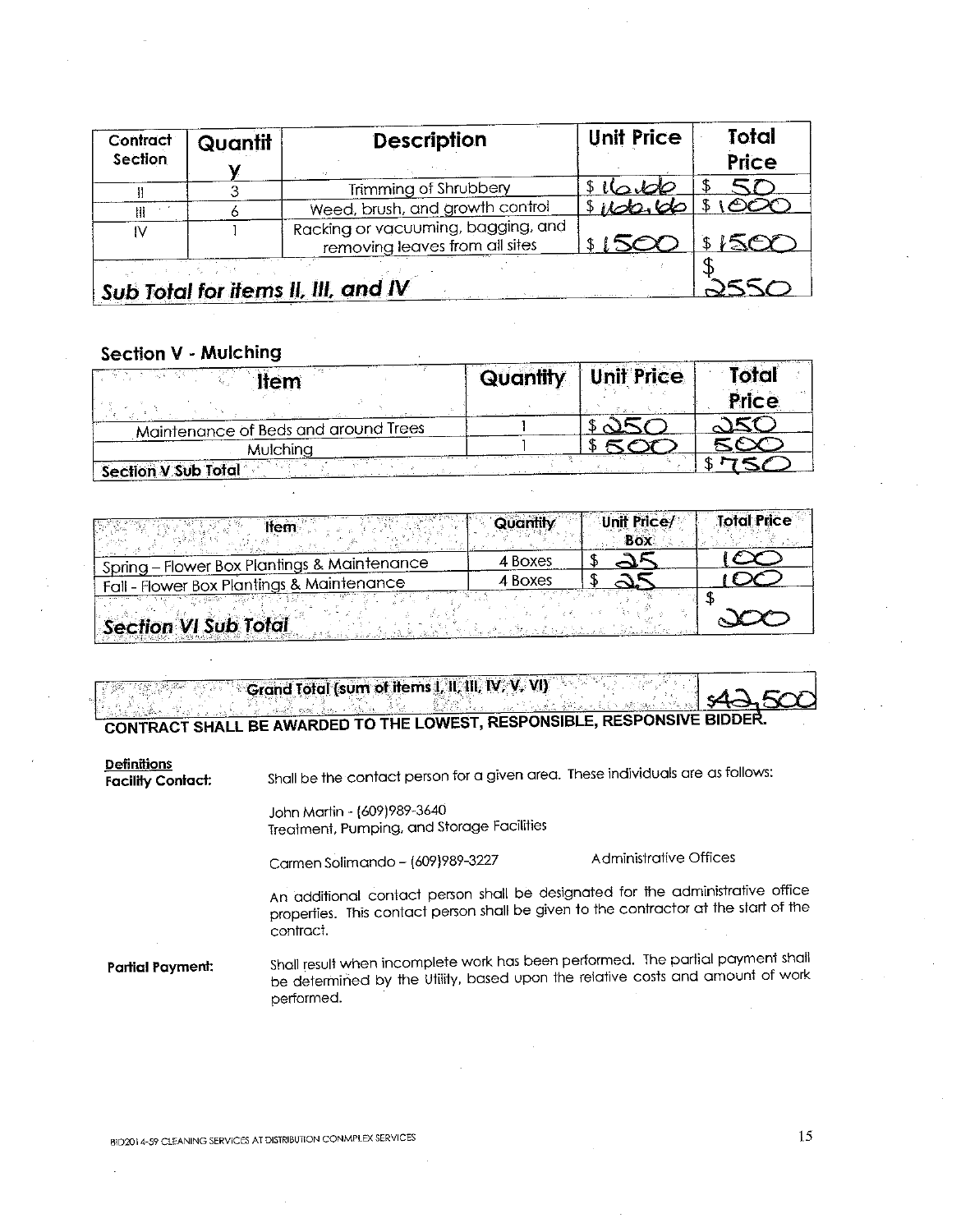## **PROPOSAL** PROPOSAL FOR PERFORMING GROUNDS KEEPING SERVICES AS DETAILED IN THE ACCOMPANYING SPECIFICATIONS

I (We) hereby certify that I (we), have read the contract together with the specifications attached hereto, and have also examined the site(s) of work, and fully understand the meaning of them, and if awarded the contract hereby agree that I (we), will comply with all the terms, covenants, and agreements set forth herein.

I (We) agree to receive as fully compensation for furnishing the services called for under these specifications, complete and finished in every detail, and in full accordance with the specifications which are hereby made part and parcel of the proposal the following sums:

### General

## Section I - Cutting and Trimming

| Location                              | Unit                                  | <b>Quantify</b> | <b>Total Price</b> |
|---------------------------------------|---------------------------------------|-----------------|--------------------|
|                                       | <b>Price per</b>                      |                 |                    |
|                                       | Gul                                   |                 |                    |
| Whitehorse Tank                       | ÖÕ<br>\$                              | 30              |                    |
| Lawrenceville Tank                    | $\overline{O}$                        | 30              |                    |
| Mercerville Tank                      | .06                                   | 30              |                    |
| Ewing Tank                            | ,00<br>\$                             | 30              | Ö٥                 |
| Jones Farm Tank                       | .00                                   | 30              | .OÖ                |
| Old Booster Station                   | ŦØ<br>\$                              | 30              | $\overline{50}$    |
| <b>Hopewell Tank</b>                  | $\bar{\rho} \bar{v}$                  | 30<br>a s       | ΔO                 |
| <b>Filtration Plant</b>               | $-00$<br>\$<br>$\boldsymbol{\varrho}$ | 30              | ەم<br>\$           |
| <b>Mechanical Dewatering Facility</b> | $\overline{00}$<br>\$                 | 30              |                    |
| Reservoir                             | ್ನಂಠಿ<br>\$                           | 30              | ĐÞ.                |
| <b>Central Pumping Station</b>        | خە∽<br>\$                             | 30              | 07                 |
| Reservoir Gatehouse                   | $-06$<br>\$                           | 30              | ðΰ                 |
| Kulp Avenue Lot                       | 1500<br>\$                            | 30              | nδ                 |
| <b>Back of Filtration Plant</b>       | $\overline{50}$<br>\$                 | 30              | OU                 |
| <b>Administrative Offices</b>         | <del>,ర</del> ా                       | 30              |                    |
| <b>Subtotal for Section I</b>         |                                       |                 |                    |

Free N Scape Landscape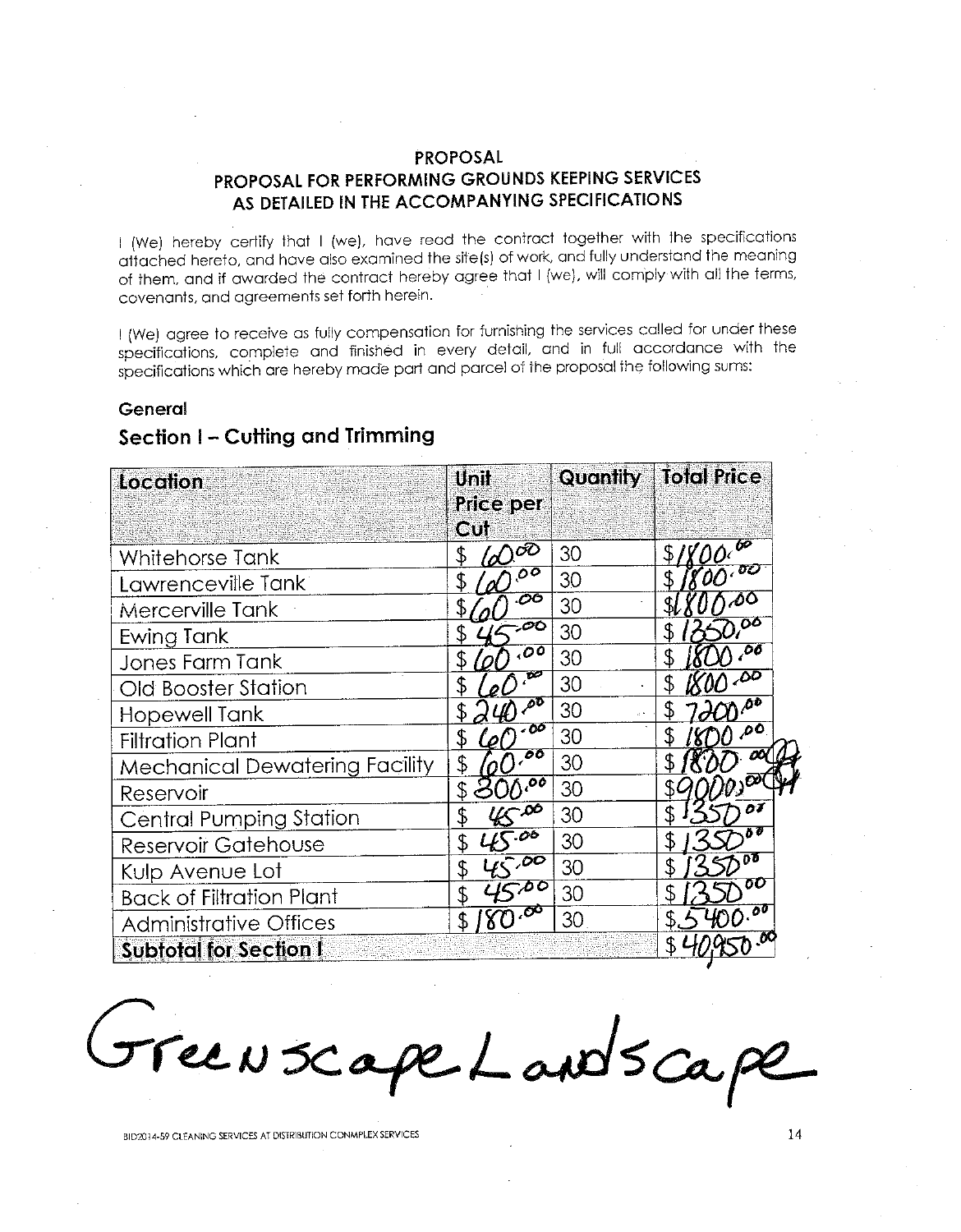| Contract<br>Section | Quantit | <b>Description</b>                                                   | <b>Unit Price</b> | Total<br>Price |
|---------------------|---------|----------------------------------------------------------------------|-------------------|----------------|
|                     |         | Trimming of Shrubbery                                                |                   |                |
|                     |         | Weed, brush, and growth control                                      | $\gamma$ .00      |                |
|                     |         | Racking or vacuuming, bagging, and<br>removing leaves from all sites |                   | /ገ∆ነ-00        |
|                     |         | Sub Total for items II, III, and IV                                  |                   |                |

## Section V - Mulching

| lien                                 | <b>Quantity Unit Price</b> | into <sup>r</sup> |
|--------------------------------------|----------------------------|-------------------|
|                                      |                            |                   |
| Maintenance of Beds and around Trees |                            |                   |
| Viulchina                            |                            |                   |
|                                      |                            |                   |
| Section V Sub Total                  |                            |                   |

| llem -                                      | <b>Quantity</b> | Unit Price/<br>$-$ Rox | <b>Total Price</b>          |
|---------------------------------------------|-----------------|------------------------|-----------------------------|
| Spring - Flower Box Plantings & Maintenance | 4 Boxes         |                        | 20.DD                       |
| Fall - Flower Box Plantings & Maintenance   | 4 Boxes         | חח נותר.               | - DD                        |
| Section VI Sub Total                        |                 |                        | $U$ <sub>U</sub> $\partial$ |

|                                                                          | Grand Total (sum of items I, II, III, IV, V, VI)                                                                                                                                    |                        |  |  |  |  |
|--------------------------------------------------------------------------|-------------------------------------------------------------------------------------------------------------------------------------------------------------------------------------|------------------------|--|--|--|--|
| CONTRACT SHALL BE AWARDED TO THE LOWEST, RESPONSIBLE, RESPONSIVE BIDDER. |                                                                                                                                                                                     |                        |  |  |  |  |
| Definitions<br><b>Facility Contact:</b>                                  | Shall be the contact person for a given area. These individuals are as follows:                                                                                                     |                        |  |  |  |  |
|                                                                          | John Martin - (609)989-3640<br>Treatment, Pumping, and Storage Facilities                                                                                                           |                        |  |  |  |  |
|                                                                          | Carmen Solimando - (609)989-3227                                                                                                                                                    | Administrative Offices |  |  |  |  |
|                                                                          | An additional contact person shall be designated for the administrative office<br>properties. This contact person shall be given to the contractor at the start of the<br>contract. |                        |  |  |  |  |
| Partial Payment:                                                         | Shall result when incomplete work has been performed. The partial payment shall<br>be determined by the Utility, based upon the relative costs and amount of work<br>performed.     |                        |  |  |  |  |

BID2014-59 CLEANING SERVICES AT DISTRIBUTION CONMPLEX SERVICES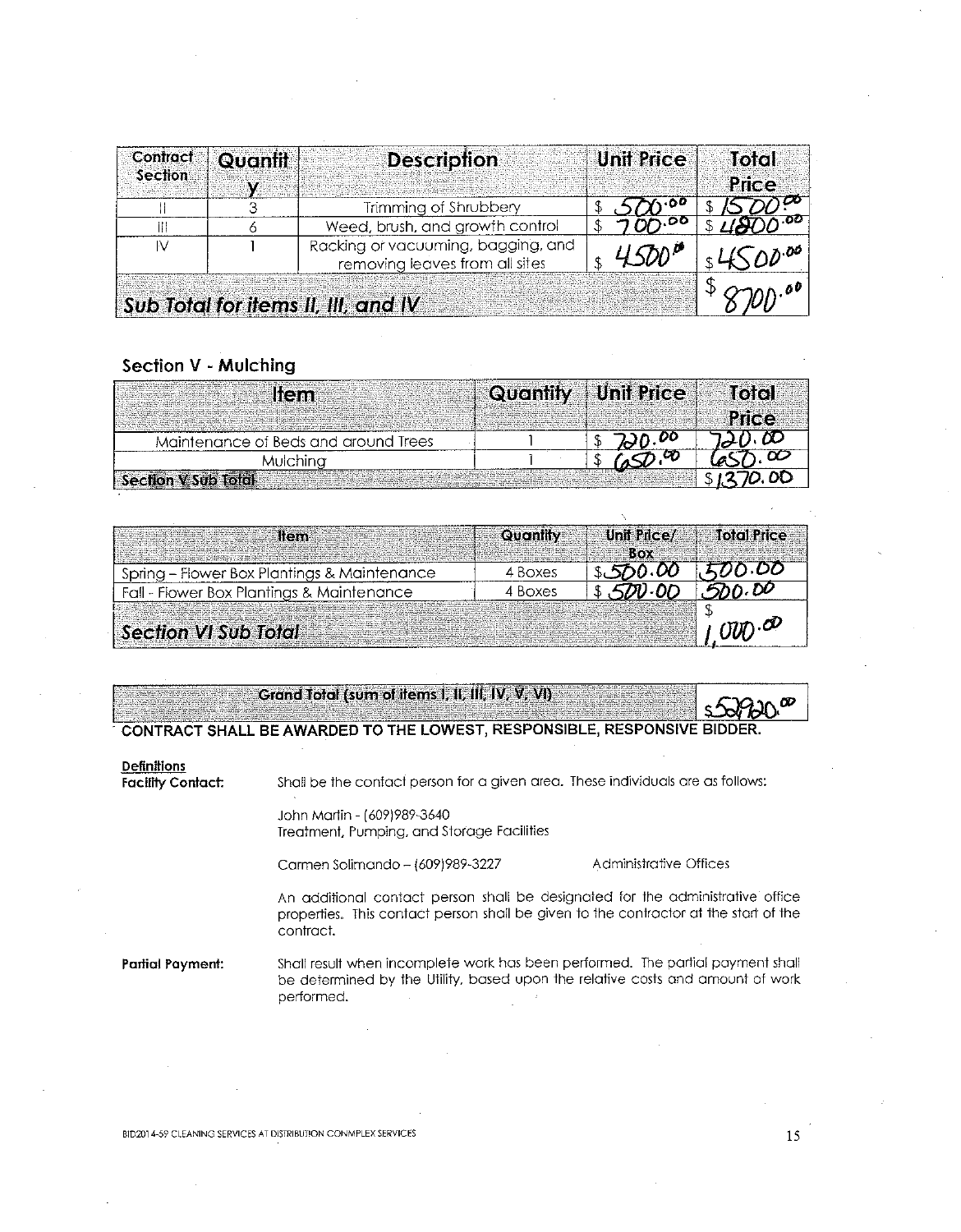## **PROPOSAL**

## PROPOSAL FOR PERFORMING GROUNDS KEEPING SERVICES AS DETAILED IN THE ACCOMPANYING SPECIFICATIONS

I (We) hereby certify that I (we), have read the contract together with the specifications attached hereto, and have also examined the site(s) of work, and fully understand the meaning of them, and if awarded the contract hereby agree that I (we), will comply with all the terms, covenants, and agreements set forth herein.

I (We) agree to receive as fully compensation for furnishing the services called for under these specifications, complete and finished in every detail, and in full accordance with the specifications which are hereby made part and parcel of the proposal the following sums:

#### General

| <b>Location</b>                       | <b>Unit</b>      | <b>Quantity</b> | <b>Total Price</b> |
|---------------------------------------|------------------|-----------------|--------------------|
|                                       | <b>Price per</b> |                 |                    |
|                                       | Cul              |                 |                    |
| Whitehorse Tank                       | \$235            | 30              | \$7050             |
| Lawrenceville Tank                    | 235<br>\$        | 30              | \$<br>7050         |
| Mercerville Tank                      | 235              | 30              | \$<br>7050.        |
| Ewing Tank                            | 235<br>\$        | 30              | \$<br>7050         |
| Jones Farm Tank                       | \$<br>235.       | 30              | $\cdot$<br>7050    |
| Old Booster Station                   | \$<br>235        | 30              | \$.<br>7050        |
| Hopewell Tank                         | \$<br>235        | 30              | \$<br>7050         |
| <b>Filtration Plant</b>               | 235<br>\$        | 30              | \$<br>7050         |
| <b>Mechanical Dewatering Facility</b> | 235<br>\$.       | 30              | \$<br>7050.        |
| Reservoir                             | 235<br>\$        | 30              | \$<br>7050         |
| <b>Central Pumping Station</b>        | \$<br>235        | 30              | \$<br>7050         |
| <b>Reservoir Gatehouse</b>            | 235<br>\$        | 30              | \$<br><i>I</i> 050 |
| Kulp Avenue Lot                       | 235<br>\$        | 30              | \$<br>7050         |
| <b>Back of Filtration Plant</b>       | 235<br>\$        | 30              | \$<br>7050         |
| <b>Administrative Offices</b>         | \$235            | 30              | \$<br>7050         |
| <b>Subtotal for Section I</b>         | <b>B</b> 3525    |                 | \$105.750          |

# Section I - Cutting and Trimming

Scan Ken) Londscape

BID2014-59 CLEANING SERVICES AT DISTRIBUTION CONMPLEX SERVICES